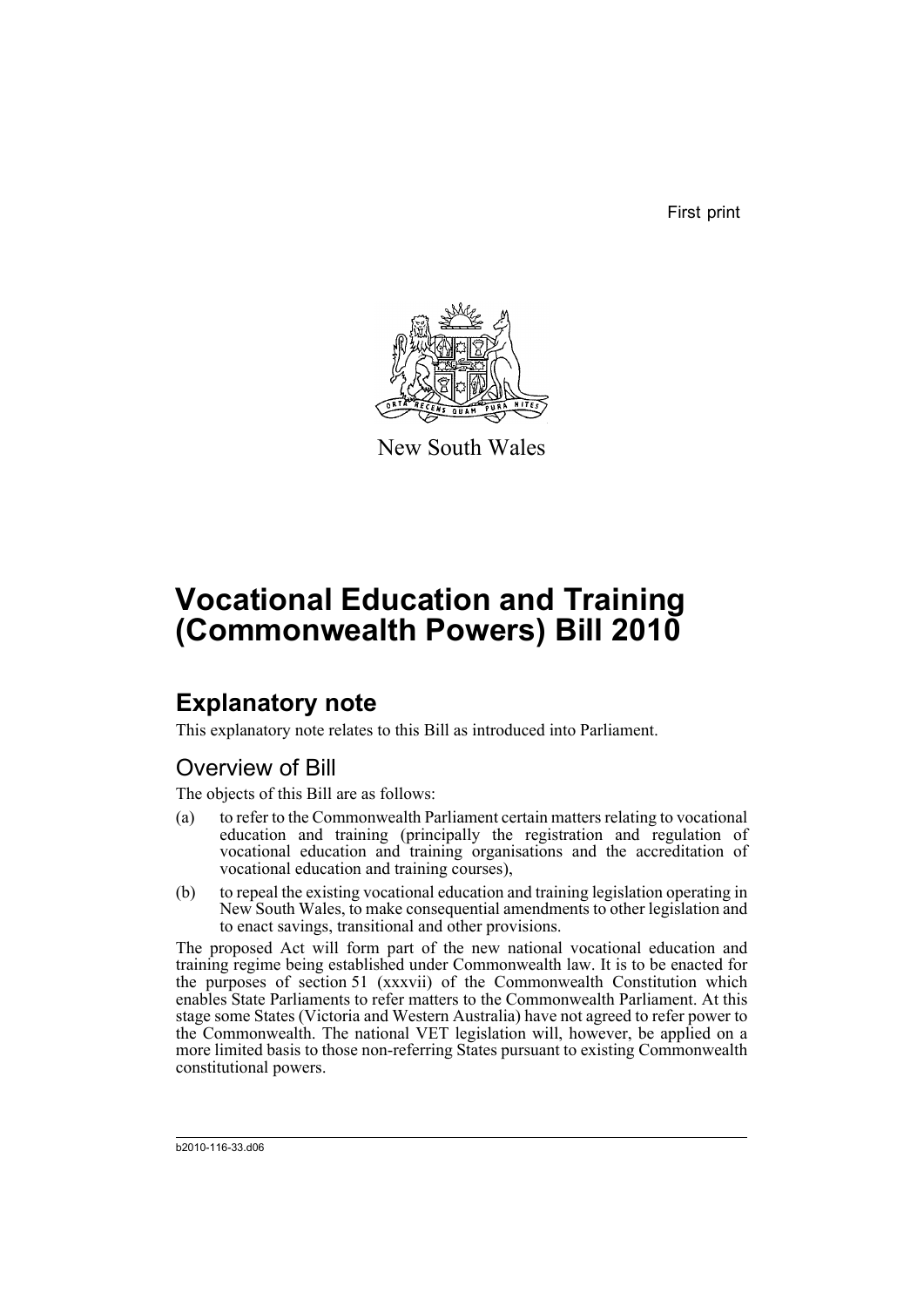Explanatory note

The proposed national VET legislation is the *National Vocational Education and Training Regulator Bill 2010* and the *National Vocational Education and Training Regulator (Transitional Provisions) Bill 2010* of the Commonwealth. The reference operates by reference to the text of that initial national VET legislation, a copy of which will be tabled in State Parliament, and will refer to the Commonwealth the matters to which the tabled text relates that are included within the legislative powers of State Parliaments (the *initial reference*).

The proposed Act also provides for the referral of certain matters relating to vocational education and training to the Commonwealth Parliament in order to support future amendments to the national VET legislation (the **amendment** *reference*). The amendment reference is limited to the express amendment of the national VET legislation so that it cannot be the source of power for other Commonwealth legislation.

The proposed Act also sets out certain exclusions (or "carve outs") to the amendment reference to ensure that State legislation is not excluded or limited in areas the Commonwealth and the referring States have agreed will not be affected by the referral (eg higher education, apprenticeships and the qualifications required for various occupations).

## Outline of provisions

**Clause 1** sets out the name (also called the short title) of the proposed Act.

**Clause 2** provides for the proposed Act to commence on a day or days to be appointed by proclamation.

**Clause 3** defines certain words and expressions used in the proposed Act.

**Clause 4** provides, for the purposes of the initial reference, that the initial VET matters are the matters to which the tabled text relates to the extent that they are included within the legislative powers of the State.

**Clause 5** provides, for the purposes of the amendment reference, that the continuing VET matters are each of the following:

- (a) the registration and regulation of vocational education and training organisations,
- (b) the accreditation or other recognition of vocational education and training courses or programs,
- (c) the issue and cancellation of vocational education and training qualifications or statements of attainment,
- (d) the standards to be complied with by a vocational education and training regulator,
- (e) the collection, publication, provision and sharing of information about vocational education and training,
- (f) investigative powers, sanctions and enforcement in relation to any of the above.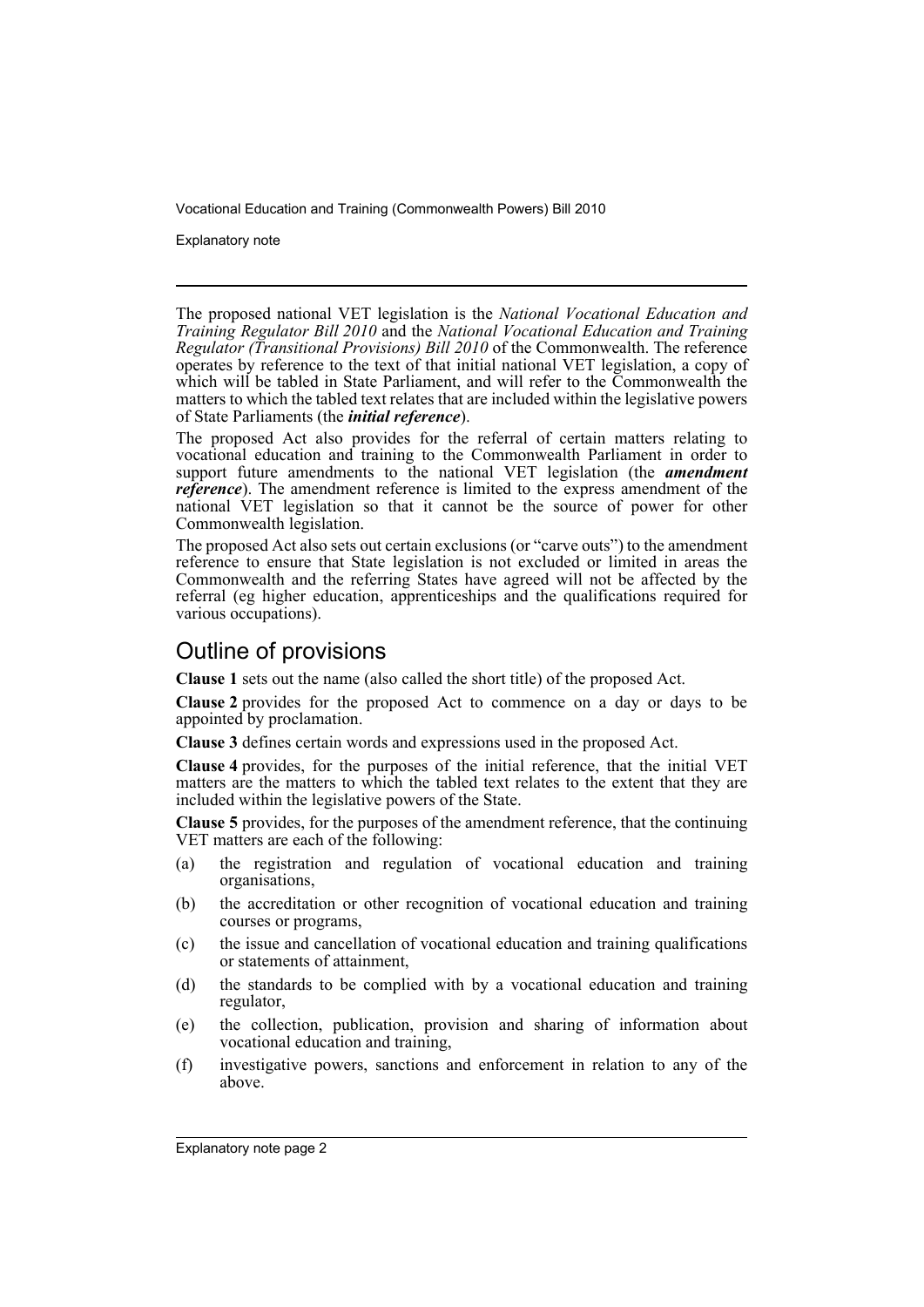Explanatory note

However, State law on the following matters are not to be limited or affected by the reference (the "carve outs"):

- (a) primary or secondary education (including the education of children subject to compulsory school education),
- (b) tertiary education that is recognised as higher education and not vocational education and training,
- (c) the rights and obligations of persons providing or undertaking apprenticeships or traineeships,
- (d) the qualifications or other requirements to undertake or carry out any business, occupation or other work (other than that of a vocational education and training organisation),
- (e) the funding by the State of vocational education and training,
- (f) the establishment or management of any agency of the State that provides vocational education and training.

**Clause 6** refers to the Commonwealth Parliament the initial VET matters to the extent of making laws by enacting Acts in the terms, or substantially in the terms, of the tabled text. The clause also refers to the Commonwealth Parliament each of the continuing VET matters to the extent of making express amendments to its national VET legislation.

**Clause 7** makes it clear that the State Parliament envisages that the national VET legislation can be amended or affected by Commonwealth legislation enacted in reliance on other powers and that instruments under the national VET legislation may also affect that legislation otherwise than by express amendment.

**Clause 8** deals with the termination of the period of the references. The clause enables the Governor, by proclamation, to fix a day on which the period of the references (or only the amendment reference) terminates.

**Clause 9** makes it clear that the separate termination of the period of the amendment reference does not affect laws already in place. Accordingly, the amendment reference continues to have effect to support those laws unless the period of the initial reference is also terminated.

**Clause 10** provides for the accuracy of a copy of the tabled text containing the proposed national VET legislation to be certified by the Clerk of the Legislative Assembly.

## **Schedule 1 Repeal**

**Schedule 1** repeals the existing New South Wales legislation on the referred matters, namely, the *Vocational Education and Training Act 2005*.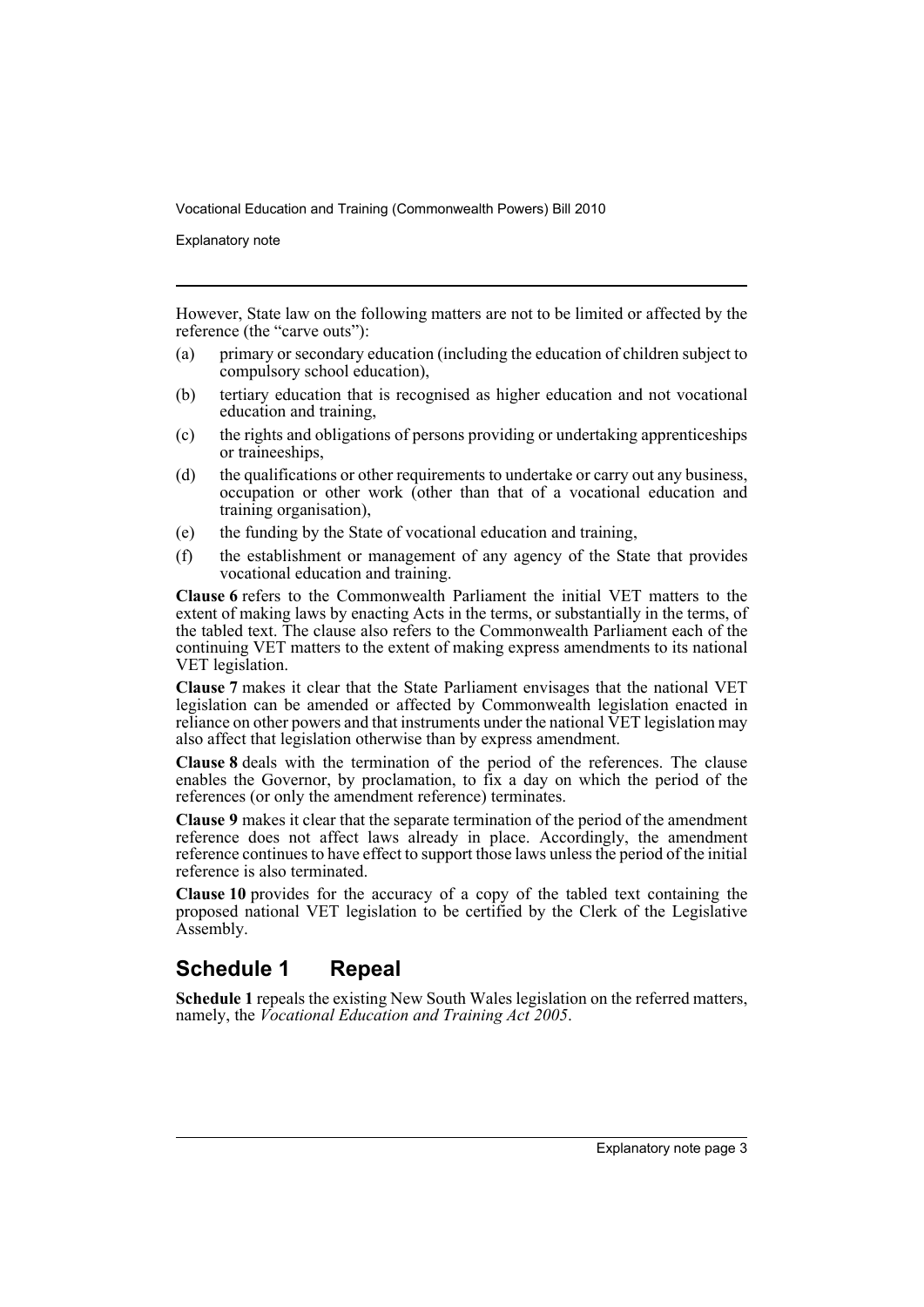Explanatory note

## **Schedule 2 Consequential amendment of other legislation**

**Schedule 2** amends various Acts as a consequence of the repeal of the existing State legislation and its replacement by the new national VET legislation.

### **Schedule 3 Savings, transitional and other provisions**

**Schedule 3** includes savings and transitional provisions consequent on the enactment of the proposed Act (including a power to make regulations of a savings and transitional nature). Provision is made with respect to the dissolution of the State Vocational Education and Training Accreditation Board, the construction of superseded legislative references, the provision of information and assistance to the new National VET Regulator and the continuation of pending proceedings.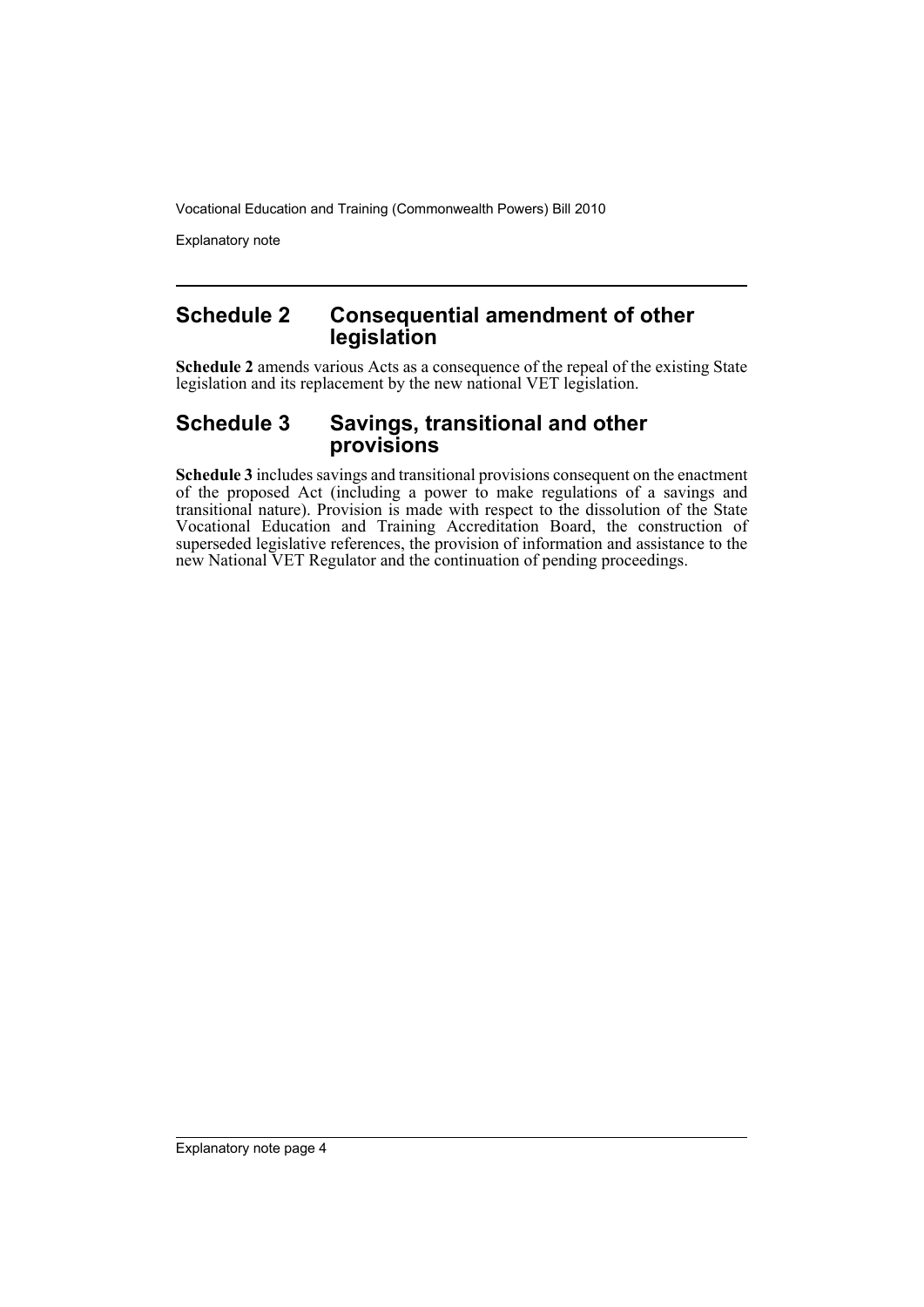First print



New South Wales

# **Vocational Education and Training (Commonwealth Powers) Bill 2010**

## **Contents**

| Page                                                                                                                                                                                                                                                                                                                                                                                                  |
|-------------------------------------------------------------------------------------------------------------------------------------------------------------------------------------------------------------------------------------------------------------------------------------------------------------------------------------------------------------------------------------------------------|
|                                                                                                                                                                                                                                                                                                                                                                                                       |
|                                                                                                                                                                                                                                                                                                                                                                                                       |
|                                                                                                                                                                                                                                                                                                                                                                                                       |
| 3                                                                                                                                                                                                                                                                                                                                                                                                     |
| 3                                                                                                                                                                                                                                                                                                                                                                                                     |
| 4                                                                                                                                                                                                                                                                                                                                                                                                     |
| 4                                                                                                                                                                                                                                                                                                                                                                                                     |
| 5                                                                                                                                                                                                                                                                                                                                                                                                     |
|                                                                                                                                                                                                                                                                                                                                                                                                       |
| 5                                                                                                                                                                                                                                                                                                                                                                                                     |
| 6                                                                                                                                                                                                                                                                                                                                                                                                     |
|                                                                                                                                                                                                                                                                                                                                                                                                       |
| 8                                                                                                                                                                                                                                                                                                                                                                                                     |
| 10                                                                                                                                                                                                                                                                                                                                                                                                    |
| Name of Act<br>Commencement<br>Definitions<br>Initial VET matters<br>Continuing VET matters<br>References<br>Amendment of Commonwealth law<br>Termination of references<br>Effect of termination of amendment reference before<br>termination of initial reference<br>Evidence of tabled text<br>Repeal<br>Consequential amendment of other legislation<br>Savings, transitional and other provisions |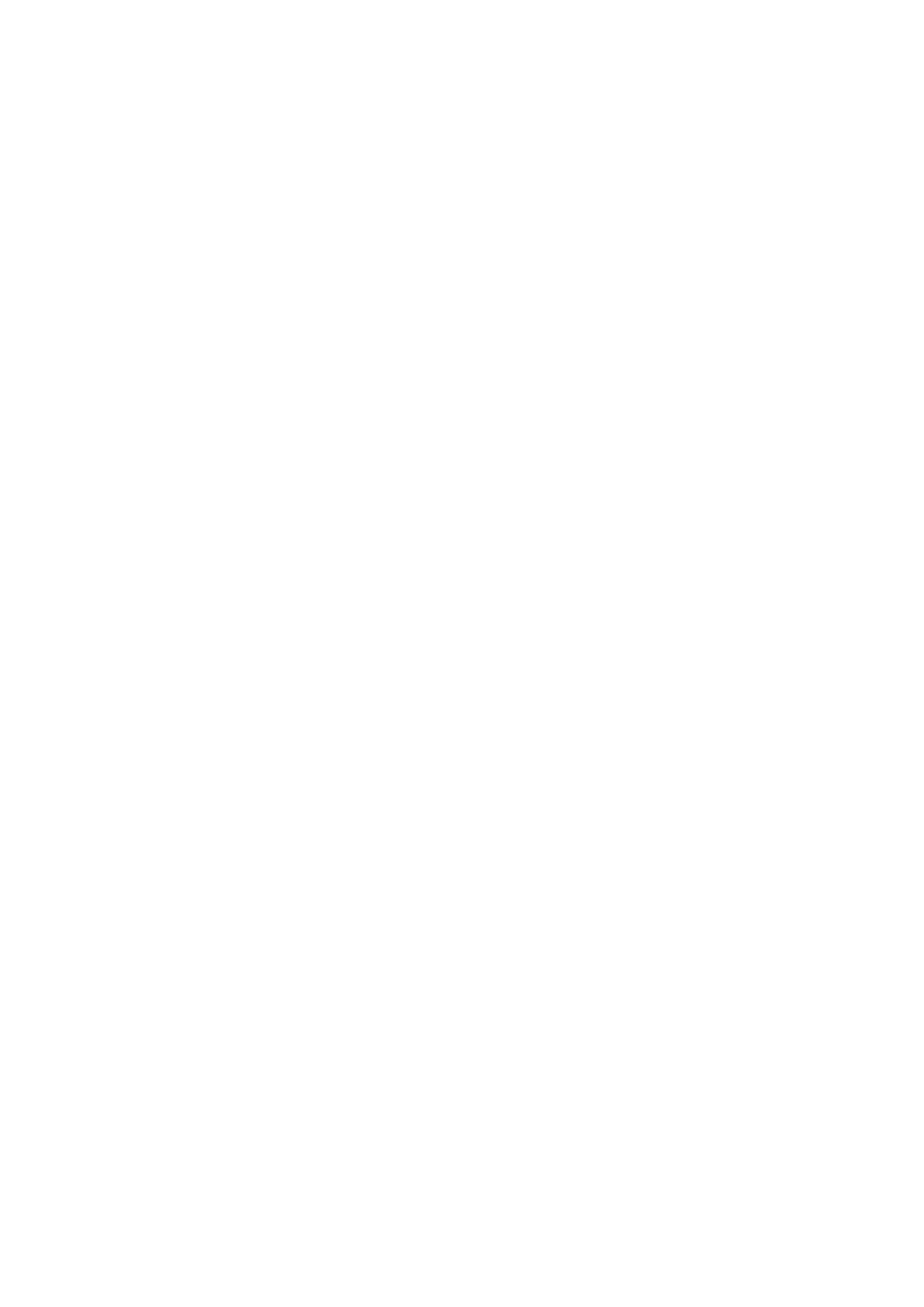

New South Wales

# **Vocational Education and Training (Commonwealth Powers) Bill 2010**

No , 2010

## **A Bill for**

An Act to refer certain matters relating to the regulation of vocational education and training to the Parliament of the Commonwealth for the purposes of section 51 (xxxvii) of the Constitution of the Commonwealth; and for other purposes.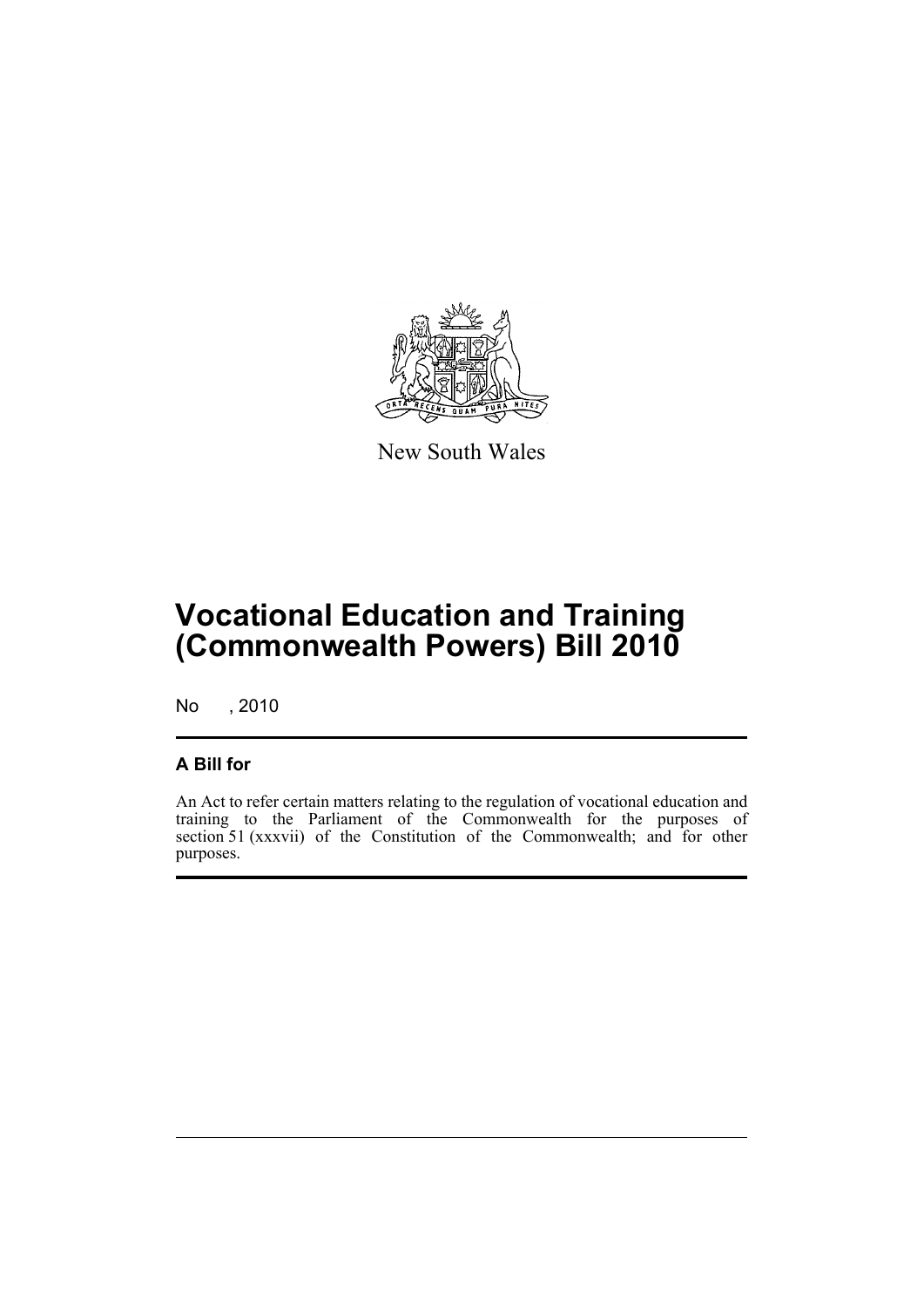<span id="page-7-2"></span><span id="page-7-1"></span><span id="page-7-0"></span>

|                                                                                                                                                                                                                                   | The Legislature of New South Wales enacts:                                                                                                                                                                   | 1                |  |                                                                 |              |    |
|-----------------------------------------------------------------------------------------------------------------------------------------------------------------------------------------------------------------------------------|--------------------------------------------------------------------------------------------------------------------------------------------------------------------------------------------------------------|------------------|--|-----------------------------------------------------------------|--------------|----|
| 1                                                                                                                                                                                                                                 | <b>Name of Act</b>                                                                                                                                                                                           |                  |  |                                                                 |              |    |
|                                                                                                                                                                                                                                   | This Act is the <i>Vocational Education and Training (Commonwealth</i> )<br>Powers) Act 2010.                                                                                                                | 3<br>4           |  |                                                                 |              |    |
| $\mathbf{2}$                                                                                                                                                                                                                      | <b>Commencement</b>                                                                                                                                                                                          | 5                |  |                                                                 |              |    |
|                                                                                                                                                                                                                                   | This Act commences on a day or days to be appointed by proclamation.                                                                                                                                         | 6                |  |                                                                 |              |    |
| 3                                                                                                                                                                                                                                 | <b>Definitions</b>                                                                                                                                                                                           | 7                |  |                                                                 |              |    |
|                                                                                                                                                                                                                                   | In this Act:                                                                                                                                                                                                 | 8                |  |                                                                 |              |    |
|                                                                                                                                                                                                                                   | <i>amendment reference</i> means the reference under section $6(2)$ .                                                                                                                                        | $\boldsymbol{9}$ |  |                                                                 |              |    |
|                                                                                                                                                                                                                                   | <i>continuing VET matter</i> has the meaning given in section 5.                                                                                                                                             | 10               |  |                                                                 |              |    |
|                                                                                                                                                                                                                                   | express amendment of the national VET legislation means the direct                                                                                                                                           | 11               |  |                                                                 |              |    |
|                                                                                                                                                                                                                                   | amendment of the text of the national VET legislation (whether by the                                                                                                                                        | 12<br>13         |  |                                                                 |              |    |
|                                                                                                                                                                                                                                   | insertion, omission, repeal, substitution or relocation of words or<br>matter) by another Commonwealth Act, but does not include the<br>enactment by a Commonwealth Act of a provision that has or will have |                  |  |                                                                 |              |    |
|                                                                                                                                                                                                                                   |                                                                                                                                                                                                              |                  |  |                                                                 |              |    |
|                                                                                                                                                                                                                                   | substantive effect otherwise than as part of the text of the national VET                                                                                                                                    | 15<br>16         |  |                                                                 |              |    |
| legislation.<br><i>initial reference</i> means the reference under section $6(1)$ .<br><i>initial VET matters</i> has the meaning given in section 4.<br><i>national VET instrument</i> means any instrument (whether or not of a |                                                                                                                                                                                                              |                  |  |                                                                 |              |    |
|                                                                                                                                                                                                                                   |                                                                                                                                                                                                              |                  |  |                                                                 | 21           |    |
|                                                                                                                                                                                                                                   |                                                                                                                                                                                                              |                  |  |                                                                 | legislation. | 22 |
|                                                                                                                                                                                                                                   |                                                                                                                                                                                                              |                  |  | national VET legislation means Commonwealth Acts enacted in the |              |    |
| terms, or substantially in the terms, of the tabled text and as in force                                                                                                                                                          |                                                                                                                                                                                                              | 24<br>25         |  |                                                                 |              |    |
| from time to time.<br>tabled text means the text of the following proposed Bills for                                                                                                                                              |                                                                                                                                                                                                              |                  |  |                                                                 |              |    |
|                                                                                                                                                                                                                                   |                                                                                                                                                                                                              |                  |  | Commonwealth Acts:                                              |              |    |
|                                                                                                                                                                                                                                   | National Vocational Education and<br>Training Regulator<br>(a)                                                                                                                                               | 28               |  |                                                                 |              |    |
|                                                                                                                                                                                                                                   | Bill 2010,                                                                                                                                                                                                   | 29               |  |                                                                 |              |    |
|                                                                                                                                                                                                                                   | National Vocational Education and Training Regulator<br>(b)                                                                                                                                                  | 30               |  |                                                                 |              |    |
|                                                                                                                                                                                                                                   | (Transitional Provisions) Bill 2010,                                                                                                                                                                         | 31               |  |                                                                 |              |    |
|                                                                                                                                                                                                                                   | as tabled in the Legislative Assembly of New South Wales on                                                                                                                                                  | 32               |  |                                                                 |              |    |
|                                                                                                                                                                                                                                   | 24 November 2010 by or on behalf of the Minister introducing the Bill<br>for the Vocational Education and Training (Commonwealth Powers)                                                                     | 33<br>34         |  |                                                                 |              |    |
|                                                                                                                                                                                                                                   | Act 2010 of that State in the Legislative Assembly.                                                                                                                                                          | 35               |  |                                                                 |              |    |
|                                                                                                                                                                                                                                   |                                                                                                                                                                                                              |                  |  |                                                                 |              |    |
|                                                                                                                                                                                                                                   |                                                                                                                                                                                                              |                  |  |                                                                 |              |    |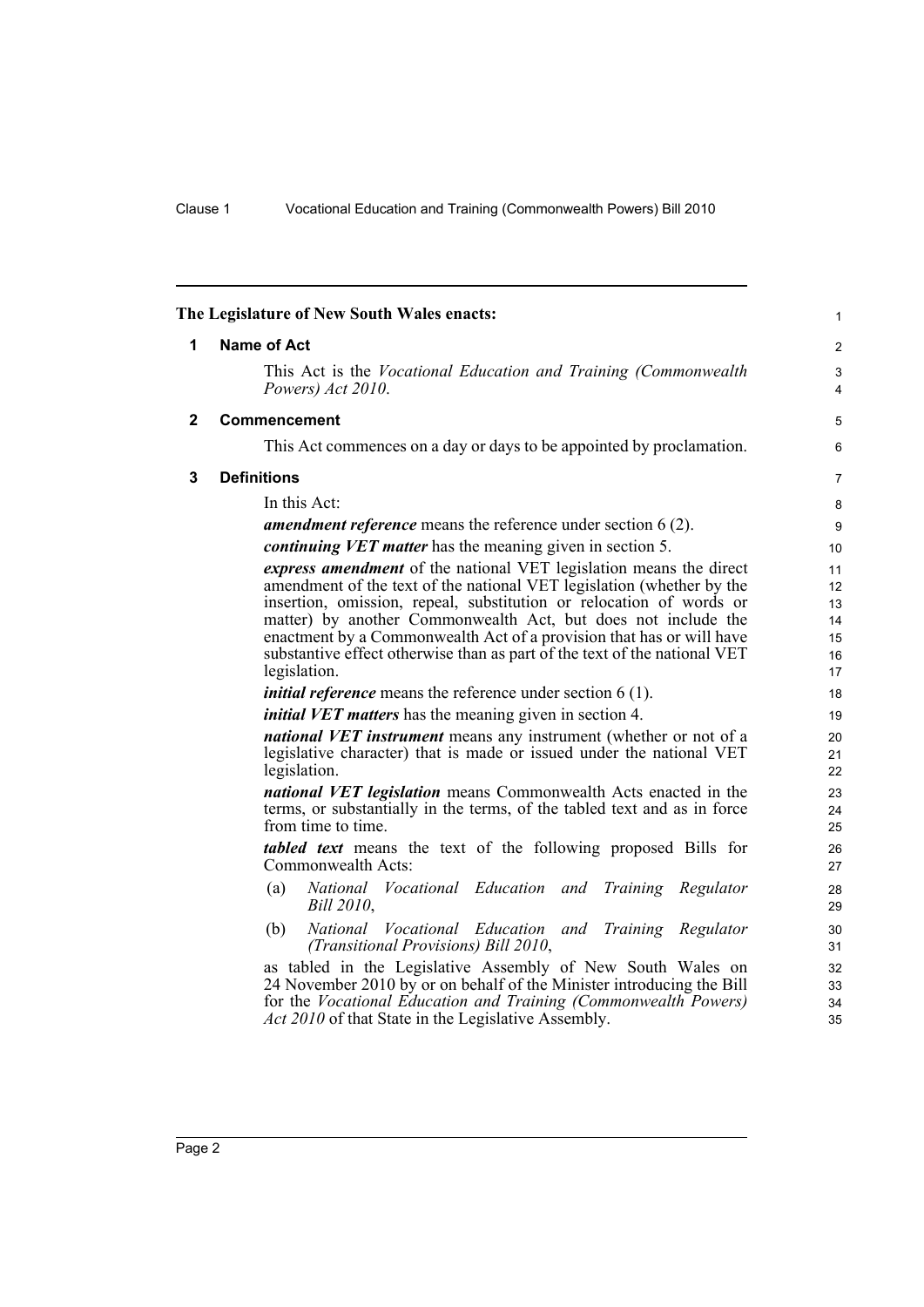<span id="page-8-1"></span><span id="page-8-0"></span> $\overline{\phantom{0}}$ 

|     | <b>Initial VET matters</b>                                                                                                                                                                                | 1                        |
|-----|-----------------------------------------------------------------------------------------------------------------------------------------------------------------------------------------------------------|--------------------------|
|     | The initial VET matters are the matters to which the provisions of the<br>tabled text relate to the extent that those matters are included in the<br>legislative powers of the Parliament of the State.   | $\overline{2}$<br>3<br>4 |
|     | <b>Continuing VET matters</b>                                                                                                                                                                             | 5                        |
| (1) | Each of the following matters is a continuing VET matter to the extent<br>that it is included in the legislative powers of the Parliament of the State:                                                   | 6<br>$\overline{7}$      |
|     | the registration and regulation of vocational education and<br>(a)<br>training organisations,                                                                                                             | 8<br>9                   |
|     | the accreditation or other recognition of vocational education and<br>(b)<br>training courses or programs,                                                                                                | 10<br>11                 |
|     | the issue and cancellation of vocational education and training<br>(c)<br>qualifications or statements of attainment,                                                                                     | 12<br>13                 |
|     | the standards to be complied with by a vocational education and<br>(d)<br>training regulator,                                                                                                             | 14<br>15                 |
|     | the collection, publication, provision and sharing of information<br>(e)<br>about vocational education and training,                                                                                      | 16<br>17                 |
|     | (f)<br>investigative powers, sanctions and enforcement in relation to<br>any of the above.                                                                                                                | 18<br>19                 |
| (2) | However, a continuing VET matter does not include the matter of<br>making a law that excludes or limits the operation of a State law to the<br>extent that the State law makes provision with respect to: | 20<br>21<br>22           |
|     | primary or secondary education (including the education of<br>(a)<br>children subject to compulsory school education), or                                                                                 | 23<br>24                 |
|     | tertiary education that is recognised as higher education and not<br>(b)<br>vocational education and training, or                                                                                         | 25<br>26                 |
|     | the rights and obligations of persons providing or undertaking<br>(c)<br>apprenticeships or traineeships, or                                                                                              | 27<br>28                 |
|     | the qualifications or other requirements to undertake or carry out<br>(d)<br>any business, occupation or other work (other than that of a<br>vocational education and training organisation), or          | 29<br>30<br>31           |
|     | the funding by the State of vocational education and training, or<br>(e)                                                                                                                                  | 32                       |
|     | (f)<br>the establishment or management of any agency of the State that<br>provides vocational education and training.                                                                                     | 33<br>34                 |
| (3) | In this section:                                                                                                                                                                                          | 35                       |
|     | <b>State law</b> means any Act of the State or any instrument made under such<br>an Act, whenever enacted or made and as in force from time to time.                                                      | 36<br>37                 |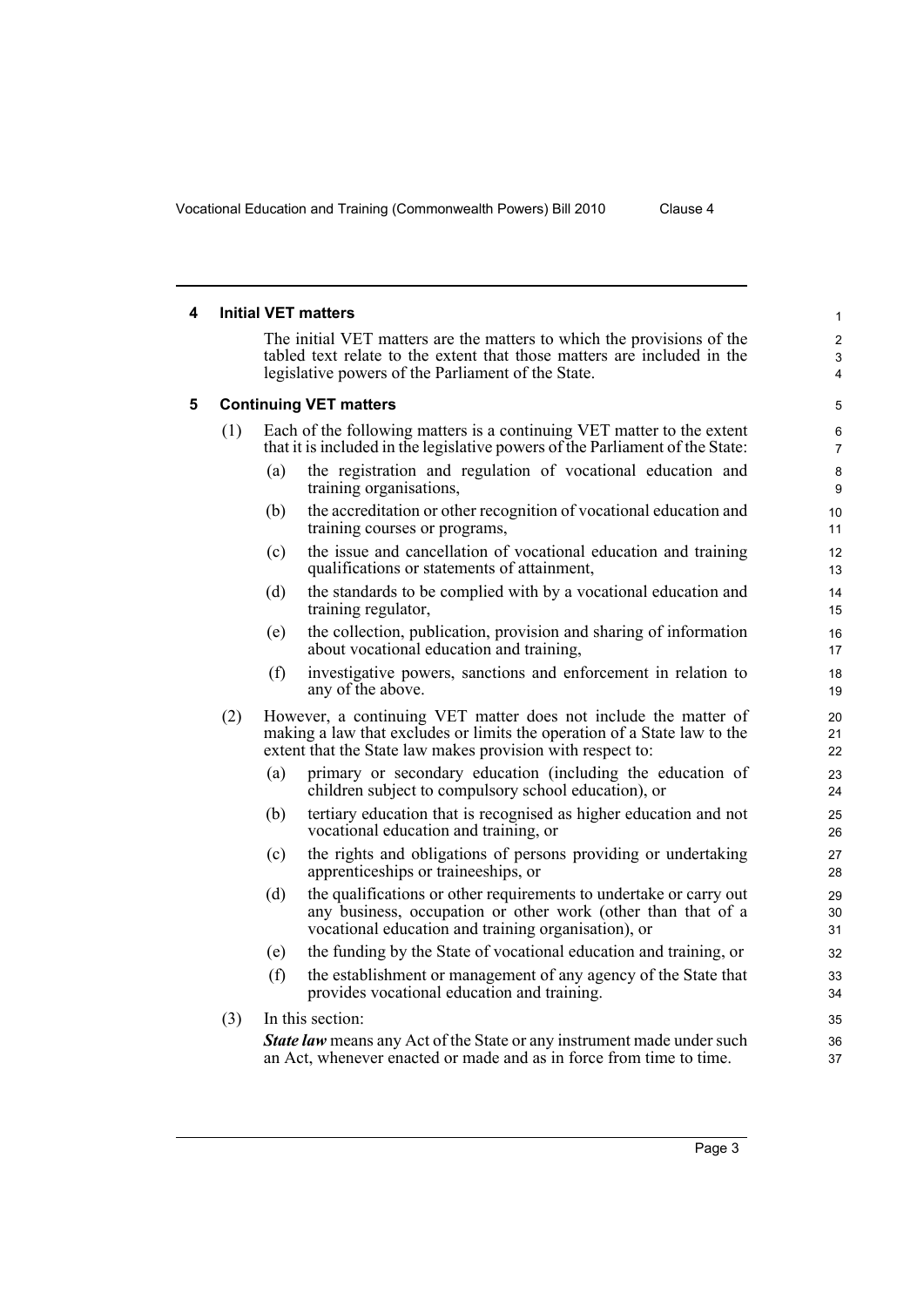#### <span id="page-9-0"></span>**6 References**

(1) The initial VET matters are referred to the Parliament of the Commonwealth, but only to the extent of the making of laws with respect to those matters by enacting Acts in the terms, or substantially in the terms, of the tabled text.

- (2) Each continuing VET matter is referred to the Parliament of the Commonwealth, but only to the extent of the making of laws with respect to the matter by making express amendments of the national VET legislation.
- (3) The operation of each of subsections (1) and (2) is not affected by the other subsection.
- (4) The reference of a matter under subsection (1) or (2) has effect only if and to the extent that the matter is not included in the legislative powers of the Parliament of the Commonwealth (otherwise than by a reference for the purposes of section 51 (xxxvii) of the Constitution of the Commonwealth).
- (5) Despite any provision of this Act other than section 9 (4), a reference under subsection (1) or (2) has effect for a period:
	- (a) beginning when the subsection under which the reference is made commences, and
	- (b) ending at the end of the day fixed under section 8 as the day on which the reference is to terminate,

but not longer.

#### <span id="page-9-1"></span>**7 Amendment of Commonwealth law**

It is the intention of the Parliament of the State that:

- (a) the national VET legislation may be expressly amended, or have its operation otherwise affected, at any time by provisions of Commonwealth Acts the operation of which is based on legislative powers that the Parliament of the Commonwealth has apart from a reference of any matters for the purposes of section 51 (xxxvii) of the Constitution of the Commonwealth, and
- (b) the national VET legislation may have its operation affected, otherwise than by express amendment, at any time by provisions of national VET instruments.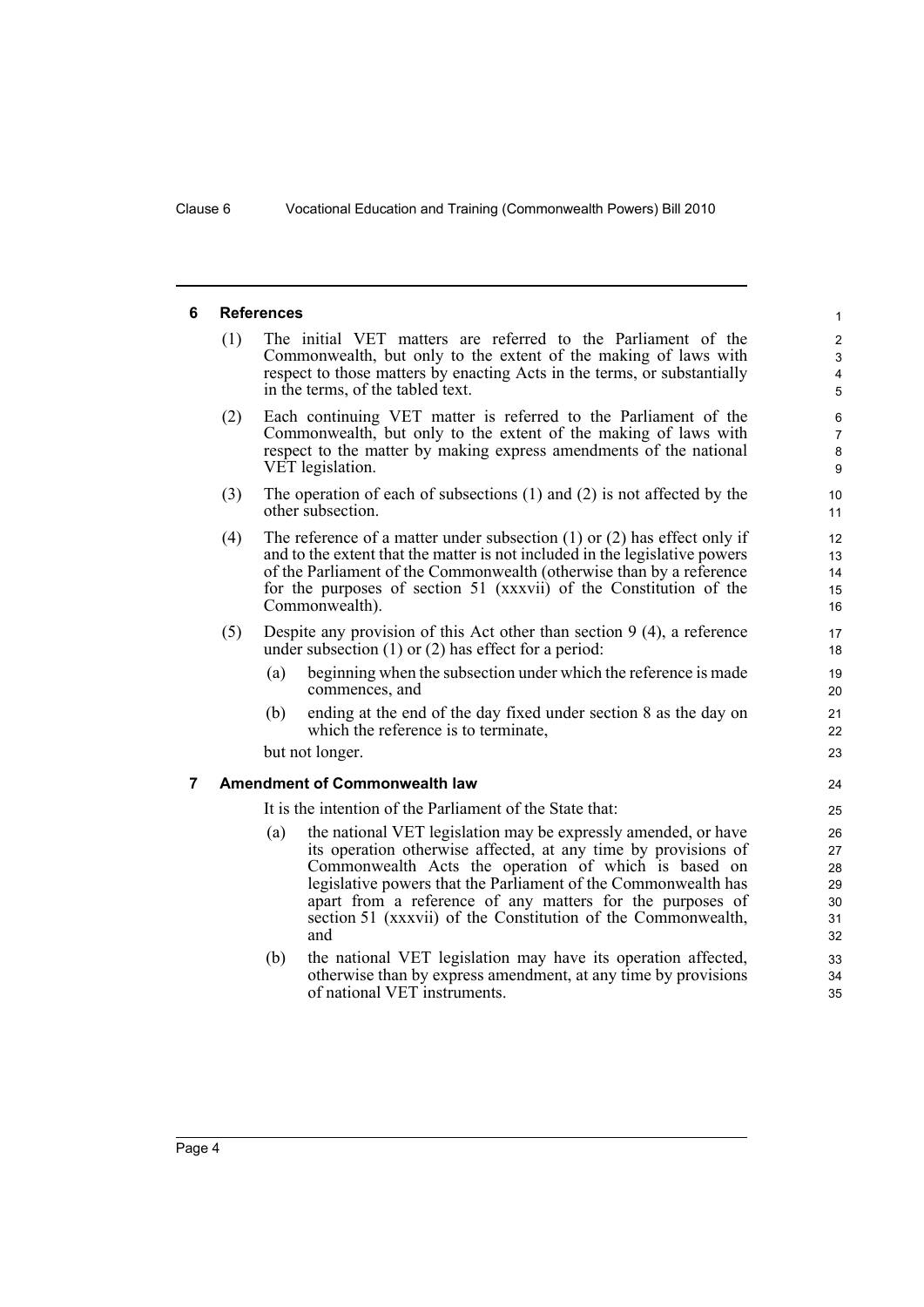<span id="page-10-1"></span>under the amendment reference.

<span id="page-10-0"></span>

| 8   |     | <b>Termination of references</b>                                                                                                                                                                                                                 | $\mathbf{1}$                 |  |  |
|-----|-----|--------------------------------------------------------------------------------------------------------------------------------------------------------------------------------------------------------------------------------------------------|------------------------------|--|--|
|     | (1) | The Governor may, at any time, by proclamation published on the NSW<br>legislation website, fix a day as the day on which:                                                                                                                       | $\overline{2}$<br>3          |  |  |
|     |     | the initial reference and the amendment reference are to<br>(a)<br>terminate, or                                                                                                                                                                 | $\overline{4}$<br>$\sqrt{5}$ |  |  |
|     |     | the amendment reference is to terminate, or<br>(b)                                                                                                                                                                                               | 6                            |  |  |
|     |     | the initial reference is to terminate (if the amendment reference<br>(c)<br>has been previously terminated).                                                                                                                                     | $\overline{7}$<br>8          |  |  |
|     | (2) | A day fixed under subsection (1) must be no earlier than the first day<br>after the end of the period of 6 months beginning with the day on which<br>the proclamation is published.                                                              |                              |  |  |
|     | (3) | The Governor may, by proclamation published on the NSW legislation<br>website, revoke a proclamation published under subsection (1).                                                                                                             | 12<br>13                     |  |  |
|     | (4) | A revoking proclamation has effect only if published before the day<br>fixed under subsection $(1)$ .                                                                                                                                            |                              |  |  |
|     | (5) | If a revoking proclamation has effect the revoked proclamation is taken,<br>for the purposes of section 6, never to have been published but the<br>revocation does not prevent publication of a further proclamation under<br>subsection $(1)$ . | 16<br>17<br>18<br>19         |  |  |
| 9   |     | Effect of termination of amendment reference before termination of<br>initial reference                                                                                                                                                          | 20<br>21                     |  |  |
|     | (1) | In this section:                                                                                                                                                                                                                                 | 22                           |  |  |
|     |     | <i>existing legislation</i> means the national VET legislation as:                                                                                                                                                                               | 23                           |  |  |
|     |     | amended by laws made under the amendment reference that have<br>(a)<br>come into operation before the termination, or                                                                                                                            | 24<br>25                     |  |  |
|     |     | (b)<br>affected by provisions referred<br>amended or<br>to<br>1n<br>section $7(a)$ or (b) that have come into operation before the<br>termination,                                                                                               | 26<br>27<br>28               |  |  |
|     |     | and as in operation immediately before the termination.                                                                                                                                                                                          | 29                           |  |  |
|     |     | <i>termination</i> means the termination of the amendment reference.                                                                                                                                                                             | 30                           |  |  |
| (2) |     | A reference in this section to provisions referred to in section $7$ (b)<br>includes a reference to national VET instruments made to carry out or<br>give effect to the national VET legislation as amended by laws made                         | 31<br>32<br>33               |  |  |

34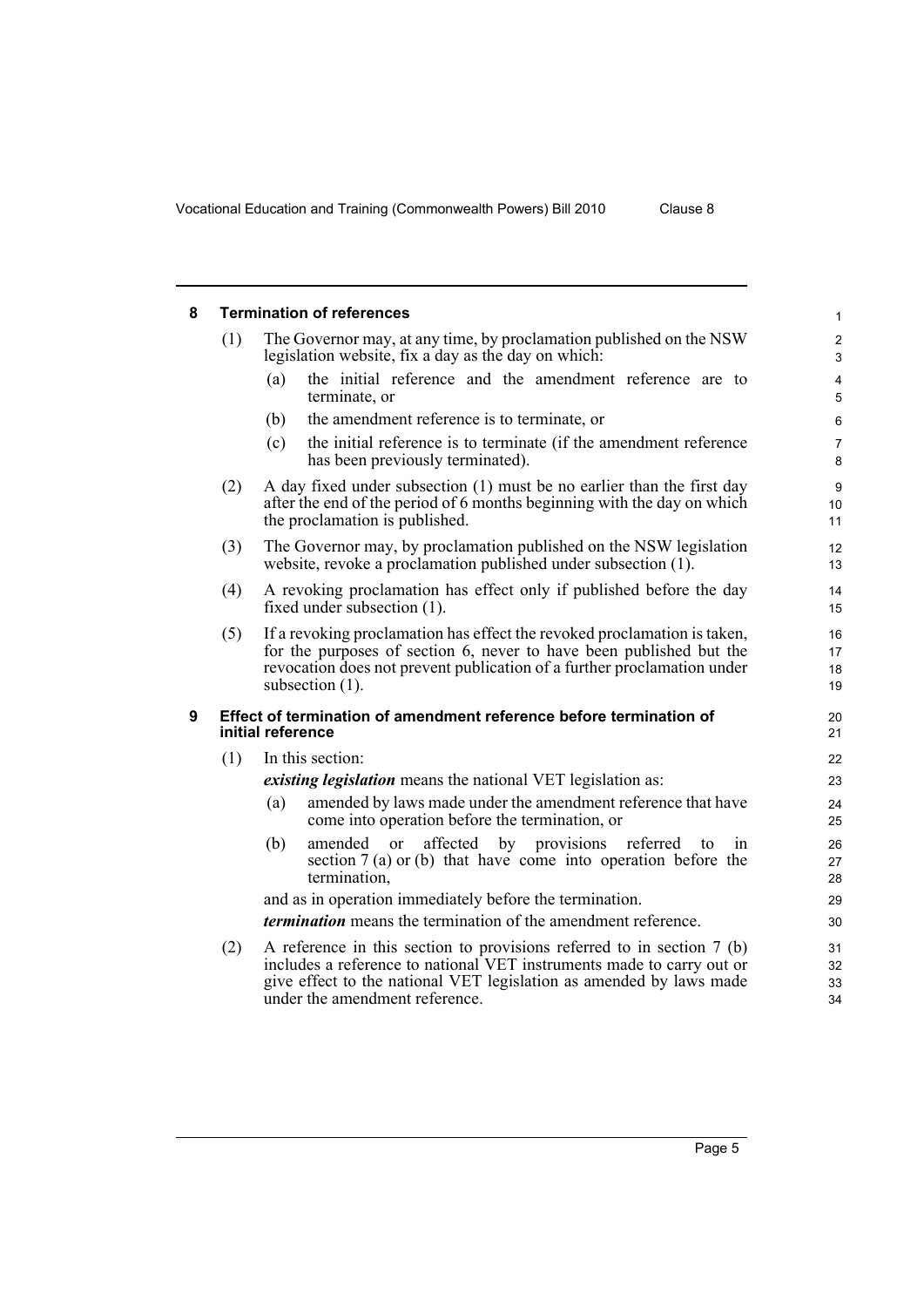- (3) It is the intention of the Parliament of the State that, if the amendment reference terminates before the initial reference terminates, the termination of the amendment reference does not affect:
	- (a) laws made under the amendment reference before the termination, or
	- (b) the continued operation in the State of the existing legislation or of the existing legislation as:
		- (i) amended after the termination by laws referred to in paragraph (a) that come into operation after the termination, or
		- (ii) amended or affected after the termination by provisions referred to in section 7 (a) or (b).
- (4) Accordingly, the amendment reference continues to have effect for the purposes of subsection (3) unless the initial reference is terminated.
- (5) Subsection (3) or (4) does not apply to or in relation to an amendment of the national VET legislation that is excluded from the operation of this section by the proclamation that terminates the amendment reference.

#### <span id="page-11-0"></span>**10 Evidence of tabled text**

- (1) A certificate of the Clerk of the Legislative Assembly of New South Wales certifying that a document is an accurate copy of the tabled text, or is an accurate copy of a particular part or of particular provisions of the tabled text, is admissible in evidence in any proceedings and is evidence:
	- (a) of the matter certified, and
	- (b) that the text of the proposed Commonwealth Bills was tabled in the Legislative Assembly of New South Wales as referred to in the definition of *tabled text* in section 3.
- (2) Subsection (1) does not affect any other way in which the tabling or content of the tabled text, or the accuracy of a copy of the tabled text or of a part or provisions of the tabled text, may be established.

> 30 31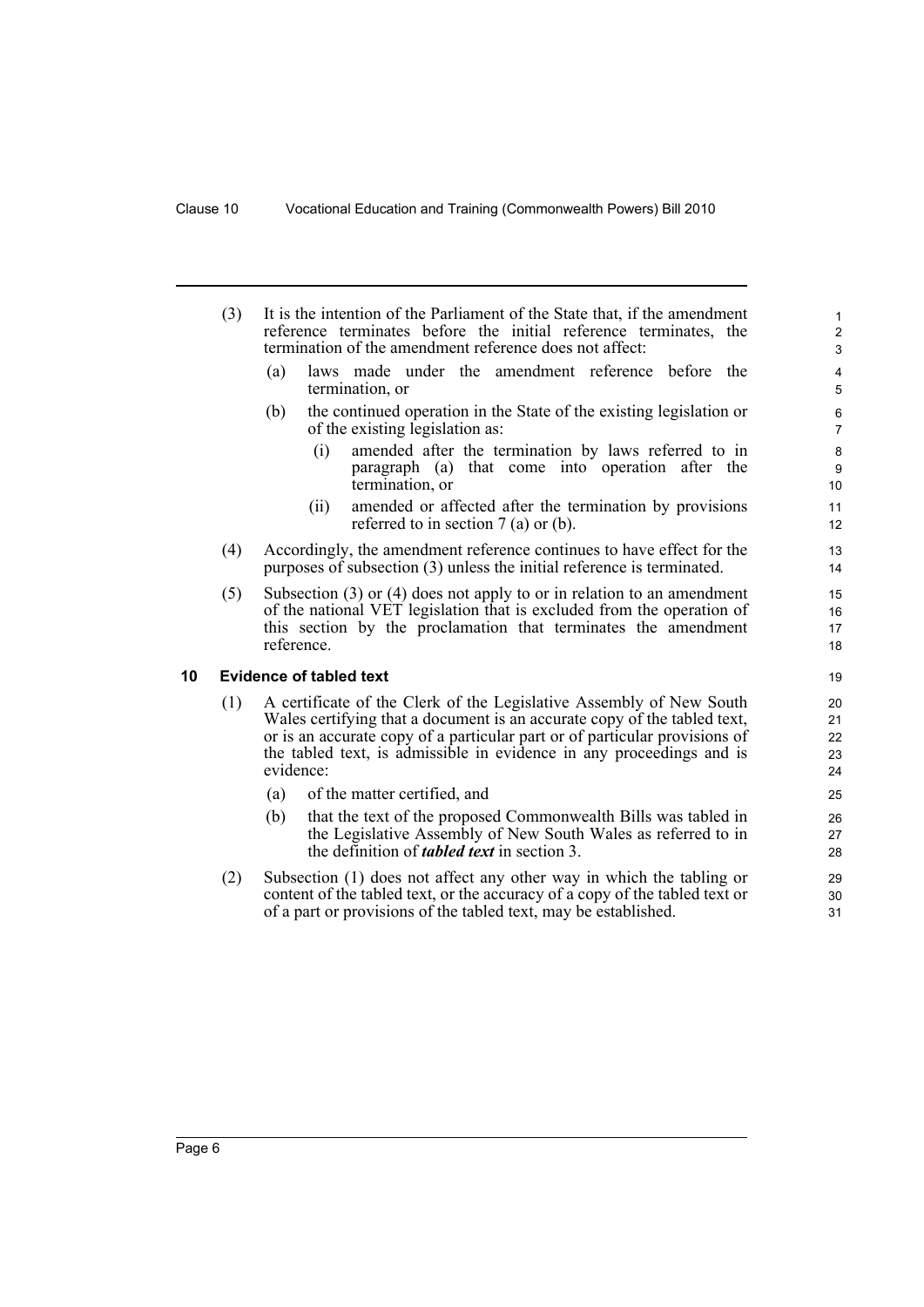Repeal Schedule 1

1 2

## <span id="page-12-0"></span>**Schedule 1 Repeal**

The *Vocational Education and Training Act 2005* No 100 is repealed.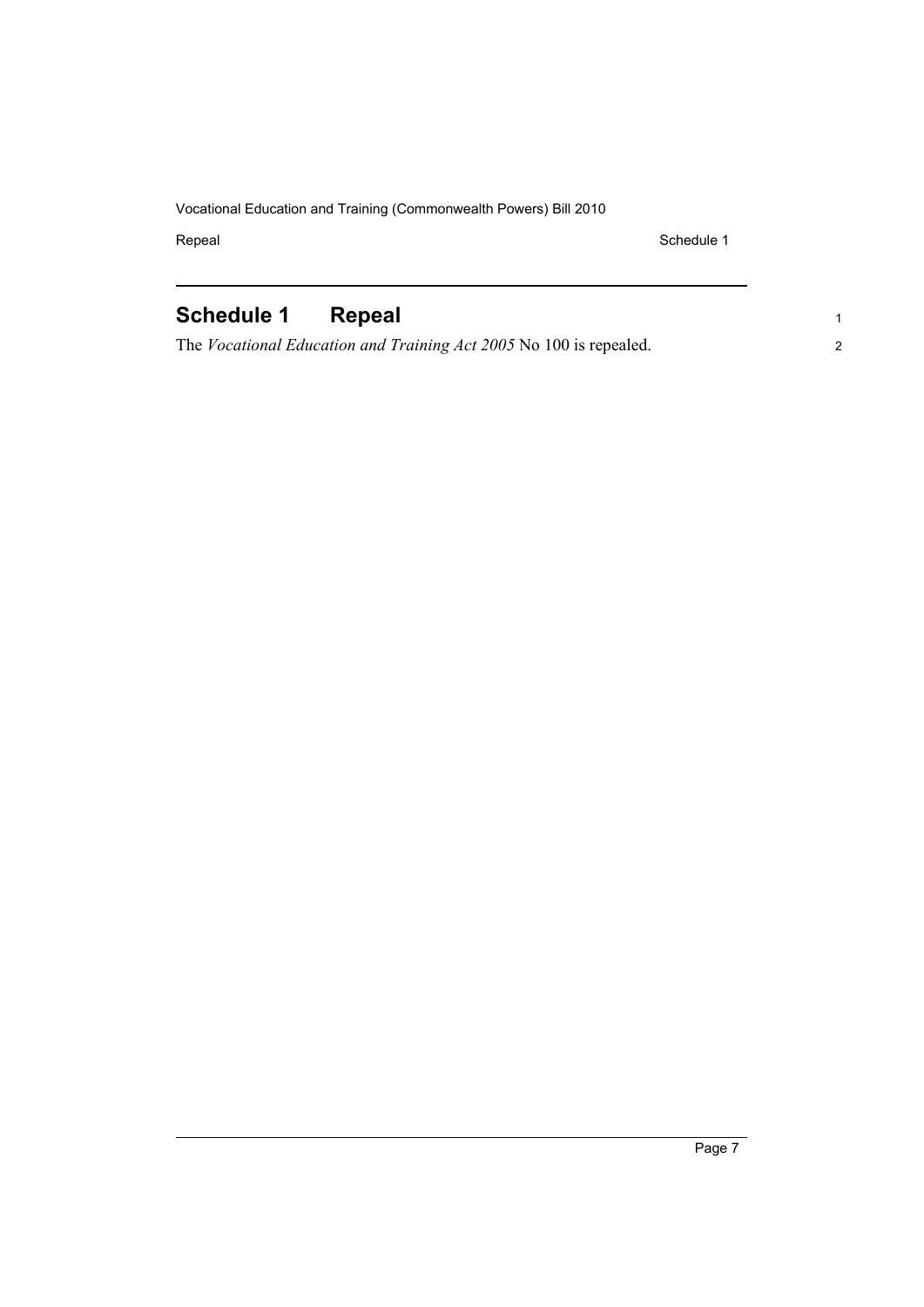1  $\mathfrak{p}$ 

3

31

#### <span id="page-13-0"></span>**Schedule 2 Consequential amendment of other legislation 2.1 Apprenticeship and Traineeship Act 2001 No 80 Dictionary** Omit the definition of *registered training organisation*. Insert instead: *registered training organisation* means a NVR registered training organisation within the meaning of the *National Vocational Education and Training Regulator Act 2011* of the Commonwealth. **2.2 Board of Vocational Education and Training Act 1994 No 33 Section 6 Objects of the Board** Omit section 6 (i). **2.3 Education Act 1990 No 8 Section 21B Compulsory school-age** Omit "a vocational course within the meaning of the *Vocational Education and Training Act 2005*" from section 21B (6) (b). Insert instead "a VET accredited course within the meaning of the *National Vocational Education and Training Regulator Act 2011* of the Commonwealth". **2.4 Fines Act 1996 No 99 Schedule 1 Statutory provisions under which penalty notices issued** Omit the following: *Vocational Education and Training Act 2005*, section 45 **2.5 Higher Education Act 2001 No 102 Section 3 Definitions** Omit "an accredited course within the meaning of the *Vocational Education and Training Act 2005*" from the definition of *post-graduate qualification* in section 3 (1). Insert instead "a VET accredited course within the meaning of the *National Vocational Education and Training Regulator Act 2011* of the 10 11 12 13 14 15 16 17 18 19  $20$ 21 22 23 24 25 26 27 28  $29$ 30

Commonwealth".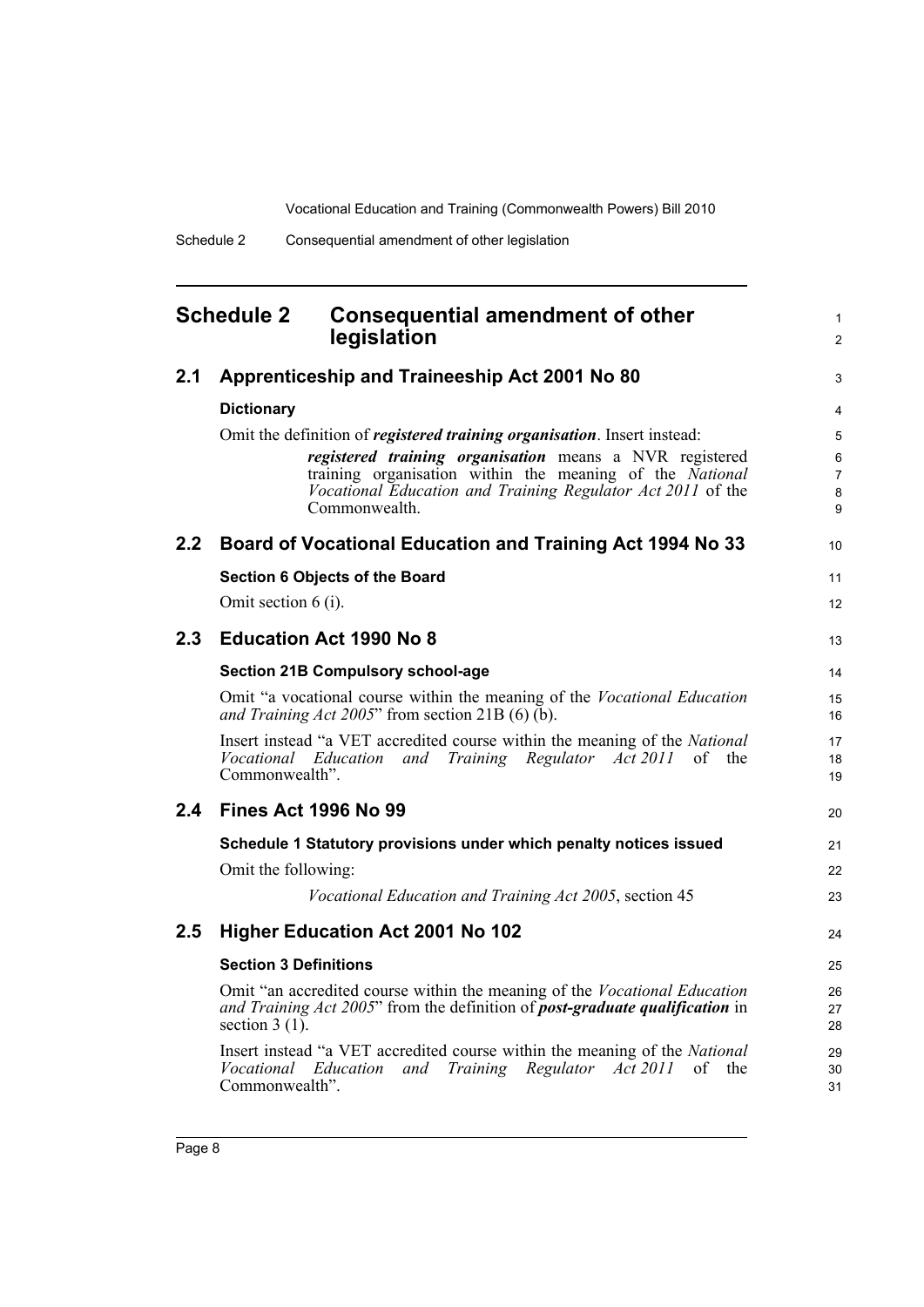Consequential amendment of other legislation Schedule 2 Schedule 2

| $2.6\phantom{0}$ | <b>Public Finance and Audit Act 1983 No 152</b>                                                           | 1                   |
|------------------|-----------------------------------------------------------------------------------------------------------|---------------------|
|                  | <b>Schedule 2 Statutory bodies</b>                                                                        | $\overline{2}$      |
|                  | Omit "Vocational Education and Training Accreditation Board".                                             | 3                   |
| 2.7              | <b>Public Sector Employment and Management Act 2002 No 43</b>                                             | 4                   |
|                  | <b>Schedule 1, Part 3 Special Employment Divisions</b>                                                    | 5                   |
|                  | Omit the matter relating to the Vocational Education and Training<br><b>Accreditation Board Division.</b> | 6<br>$\overline{7}$ |
|                  |                                                                                                           |                     |
| 2.8              | <b>Technical and Further Education Commission Act 1990</b><br><b>No 118</b>                               | 8<br>9              |
|                  | <b>Section 7 Miscellaneous functions</b>                                                                  | 10 <sup>°</sup>     |
|                  | Omit section $7(2)(a)$ . Insert instead:                                                                  | 11                  |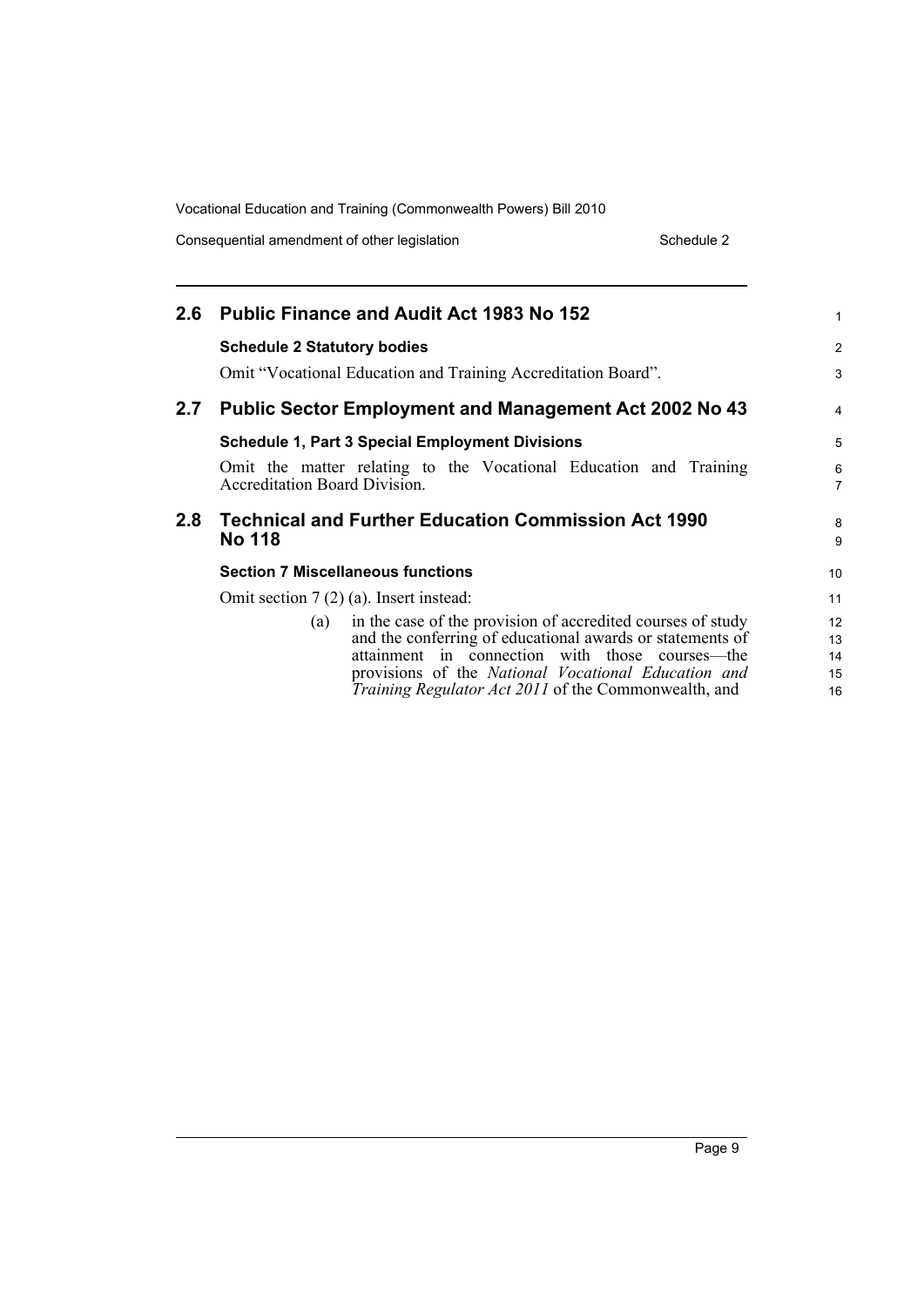1  $\mathfrak{p}$ 

3

Schedule 3 Savings, transitional and other provisions

### <span id="page-15-0"></span>**Schedule 3 Savings, transitional and other provisions**

### **Part 1 General**

#### **1 Definitions**

In this Schedule:

#### *national VET legislation* means:

- (a) the *National Vocational Education and Training Regulator Act 2011* of the Commonwealth, and
- (b) the *National Vocational Education and Training Regulator (Transitional Provisions) Act 2011* of the Commonwealth.

*National VET Regulator* means the National Vocational Education and Training Regulator established under the *National Vocational Education and Training Regulator Act 2011* of the Commonwealth.

*NSW Vocational Education and Training Accreditation Board* means the Vocational Education and Training Accreditation Board established under the *Vocational Education and Training Act 2005* of New South Wales immediately before the repeal of that Act by this Act.

#### **2 Regulations**

- (1) The Governor may make regulations containing provisions of a savings or transitional nature consequent on:
	- (a) the enactment of this Act, or
	- (b) the transition from the application of the provisions of the *Vocational Education and Training Act 2005* of New South Wales to the application of the provisions of the National VET legislation.
- (2) If such a regulation so provides, it has effect despite any other provision of this Schedule.
- (3) A provision of a regulation made under this clause may, if the regulations so provide, take effect from the date of assent to the Act concerned or a later date.
- (4) To the extent to which any such provision takes effect from a date that is earlier than the date of its publication on the NSW legislation website, the provision does not operate so as:
	- (a) to affect, in a manner prejudicial to any person (other than the State or an authority of the State), the rights of that person existing before the date of its publication, or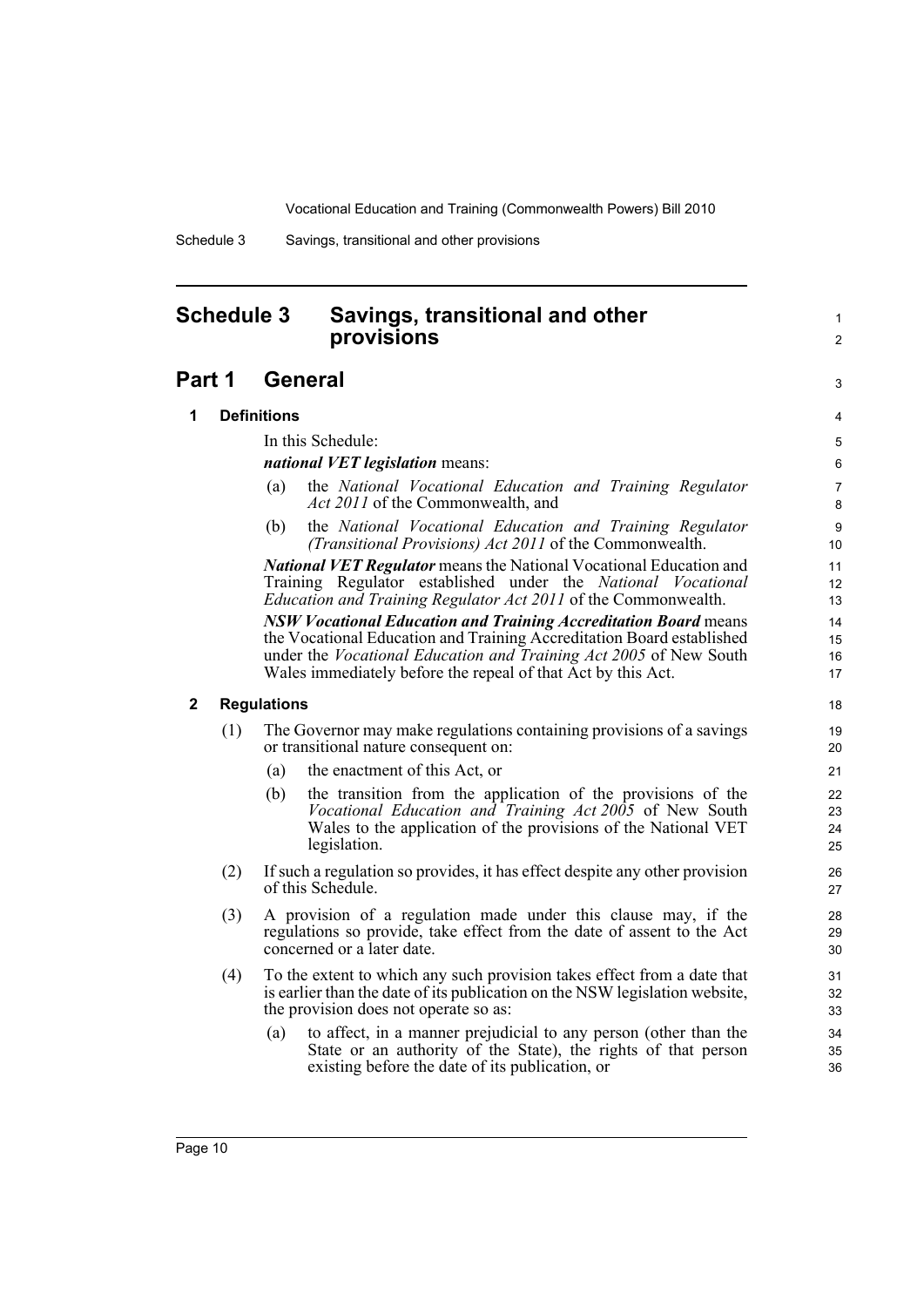Savings, transitional and other provisions Schedule 3 Schedule 3

|        |                                                                    | (b)                                               | to impose liabilities on any person (other than the State or an<br>authority of the State) in respect of anything done or omitted to<br>be done before the date of its publication.                                                                                                             | $\mathbf{1}$<br>$\overline{2}$<br>3 |
|--------|--------------------------------------------------------------------|---------------------------------------------------|-------------------------------------------------------------------------------------------------------------------------------------------------------------------------------------------------------------------------------------------------------------------------------------------------|-------------------------------------|
| Part 2 |                                                                    | Provisions consequent on enactment of this<br>Act |                                                                                                                                                                                                                                                                                                 | 4<br>5                              |
| 3      |                                                                    | <b>Dissolution of NSW VET Accreditation Board</b> | 6                                                                                                                                                                                                                                                                                               |                                     |
|        | (1)                                                                |                                                   | The NSW Vocational Education and Training Accreditation Board is<br>dissolved.                                                                                                                                                                                                                  | $\overline{7}$<br>8                 |
|        | (2)                                                                |                                                   | A person who held office as a member of the Board immediately before<br>its dissolution ceases to hold office as a member of the Board and is not<br>entitled to any remuneration or compensation for loss of that office.                                                                      | 9<br>10<br>11                       |
|        | (3)                                                                |                                                   | Any assets, rights or liabilities of the Board immediately before its<br>dissolution become (subject to the National VET legislation) the assets<br>or liabilities of the Crown.                                                                                                                | 12<br>13<br>14                      |
| 4      | Construction of references to former NSW VET legislation and Board |                                                   |                                                                                                                                                                                                                                                                                                 |                                     |
|        | (1)                                                                |                                                   | In any document:                                                                                                                                                                                                                                                                                | 16                                  |
|        |                                                                    | (a)                                               | a reference to the <i>Vocational Education and Training Act 2005</i> of<br>New South Wales extends to the national VET legislation, and                                                                                                                                                         | 17<br>18                            |
|        |                                                                    | (b)                                               | a reference to a provision of that Act extends to the corresponding<br>provision (if any) of the national VET legislation, and                                                                                                                                                                  | 19<br>20                            |
|        |                                                                    | (c)                                               | a reference to the NSW Vocational Education and Training<br>Accreditation Board extends to the National VET Regulator,                                                                                                                                                                          | 21<br>22                            |
|        |                                                                    |                                                   | except to the extent that the context or subject-matter otherwise<br>indicates or requires.                                                                                                                                                                                                     | 23<br>24                            |
|        | (2)                                                                |                                                   | In this clause, <i>document</i> means any Act (other than this Act) or<br>statutory instrument, or any other instrument, or any contract or<br>agreement.                                                                                                                                       | 25<br>26<br>27                      |
| 5      |                                                                    |                                                   | Provision of information and assistance to National VET Regulator                                                                                                                                                                                                                               | 28                                  |
|        | (1)                                                                |                                                   | The Director-General of the Department of Education and Training, or<br>a person authorised in writing by the Director-General, may, on the<br>Director-General's or authorised person's own initiative or at the<br>request of the National VET Regulator or an agency of the<br>Commonwealth: | 29<br>30<br>31<br>32<br>33          |
|        |                                                                    | (a)                                               | provide the National VET Regulator or agency of the<br>Commonwealth with such documents and other information in<br>the possession or control of the Director-General that is                                                                                                                   | 34<br>35<br>36                      |